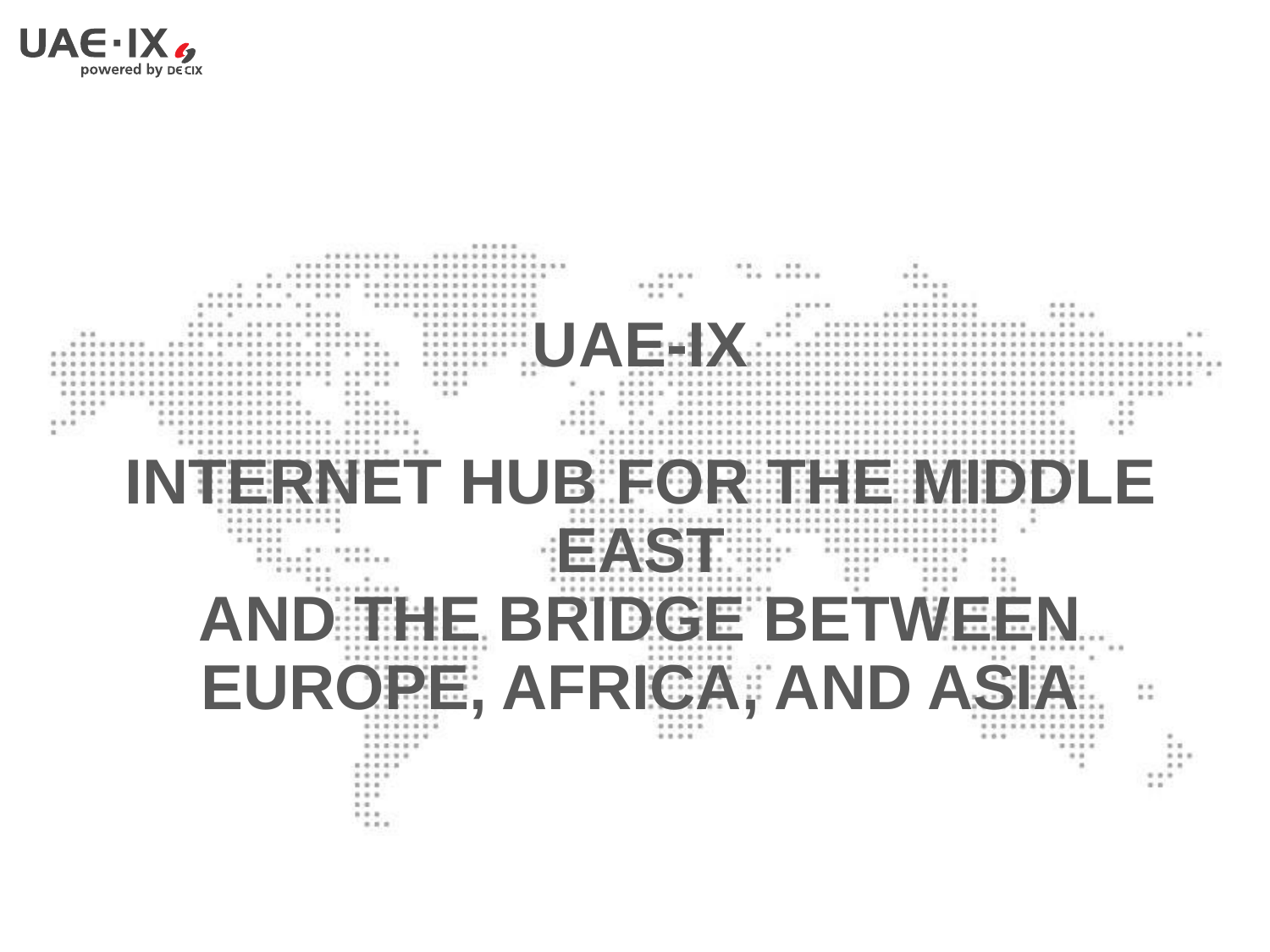

# **UAE-IX is …**

- … the only neutral Internet exchange platform for the Middle East that interconnects global networks, network operators, and content providers in the GCC region
- … built on a fully redundant switching platform located in two secure worldclass data centers in the International Media Production Zone (IMPZ) in Dubai: Datamena and Equinix
- … fully managed by DE-CIX, the world's largest Internet Exchange operator based in Frankfurt
- … fully supported by the TRA-UAE, the Telecommunications Regulatory Authority of the United Arab Emirates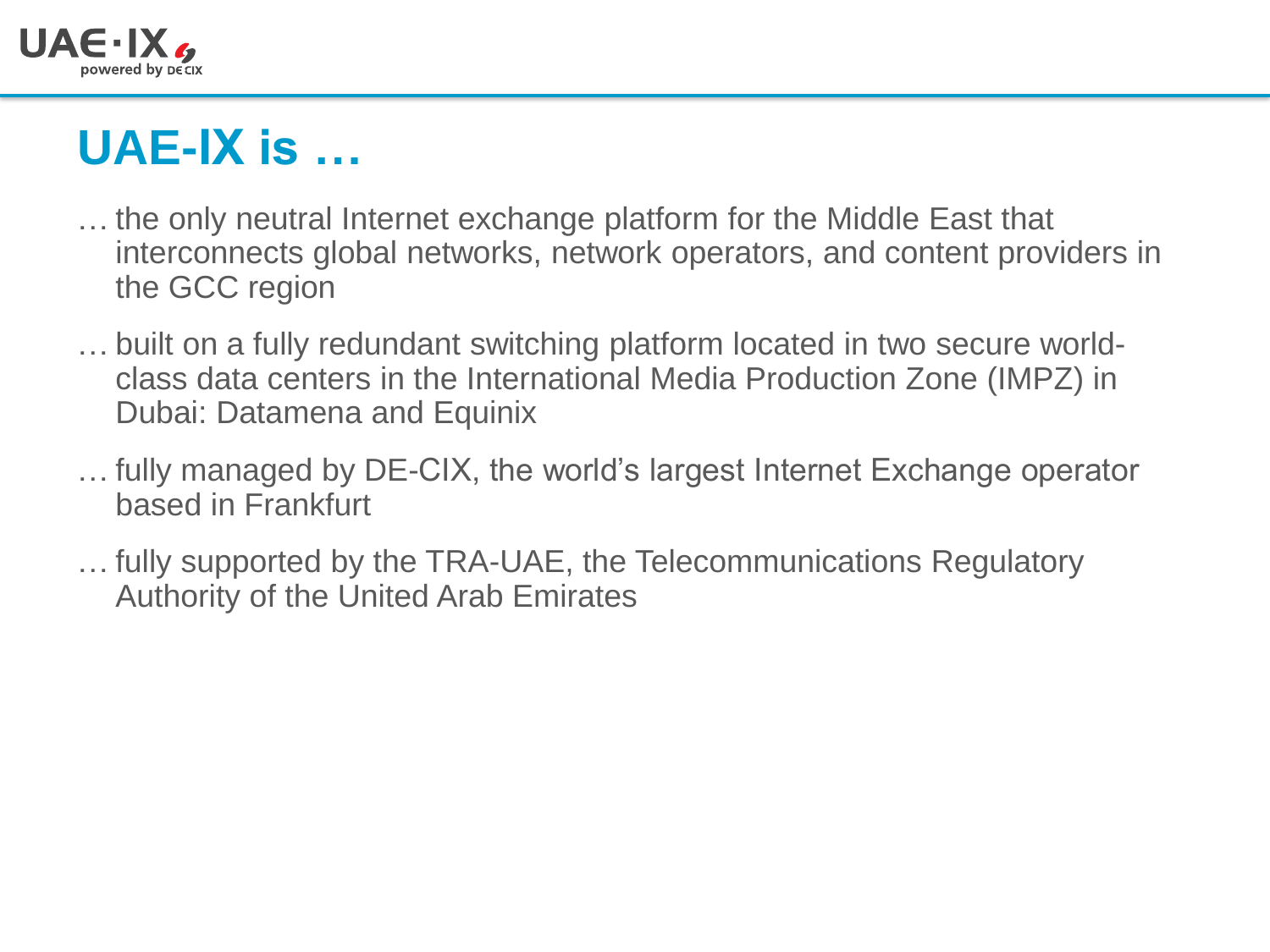

## **Some Facts**

- » UAE-IX's customer base reaches 55% of all eyeballs in the GCC markets
- » UAE-IX offers peering workshops for customers and prospects
- » A connection to UAE-IX provides alternative routes in the event of submarine cable outages
- » A connection to UAE-IX is also possible via partners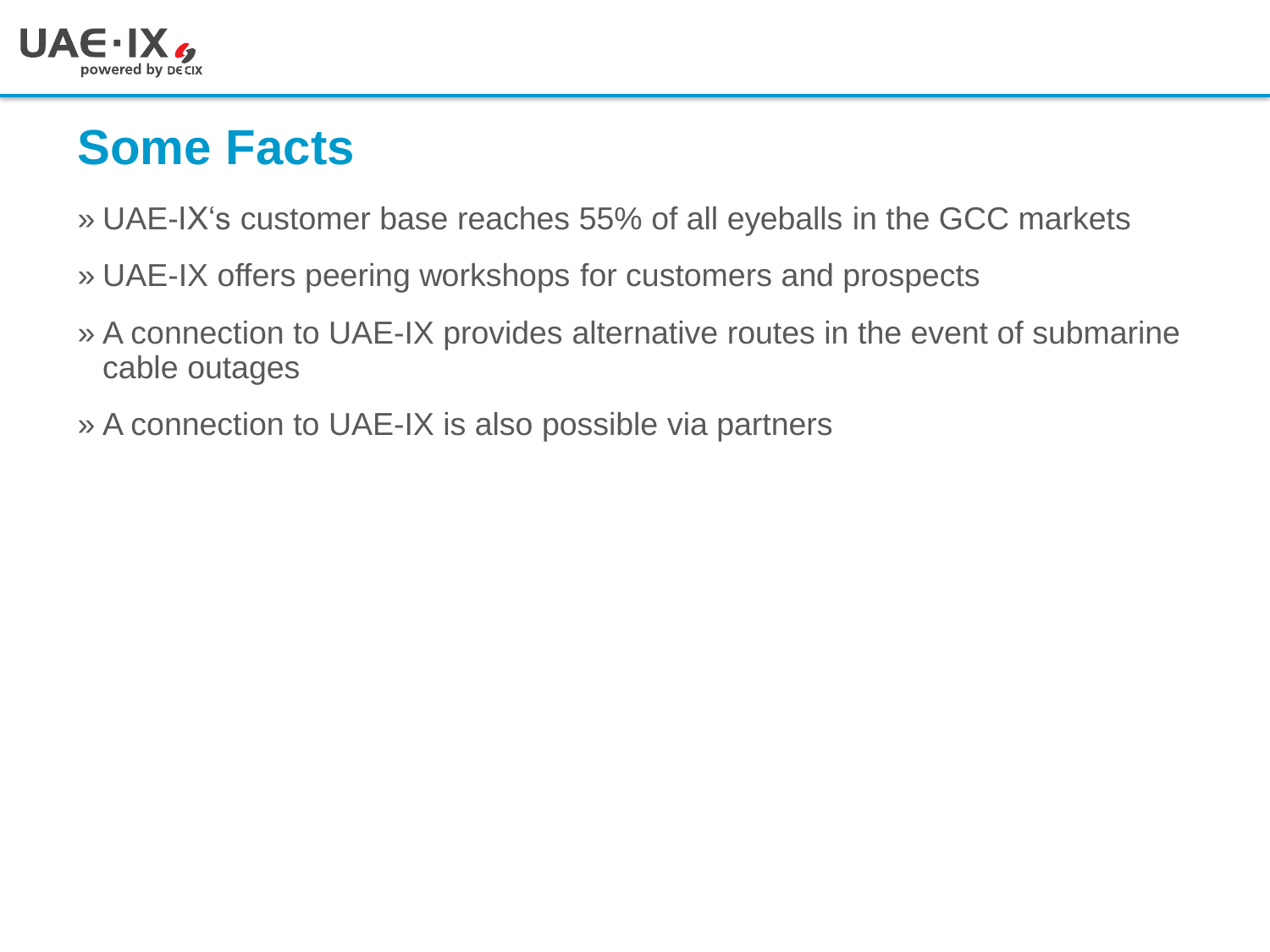

□ Incoming traffic in bits per second

Created at 2018-02-26 12:51 UTC Copyright 2018 UAE-IX powered by DE-CIX

 $35.1<sub>G</sub>$ 

88.4 G

86.7 G

Incoming averaged

Input Peak

Current Input

#### **UAE-IX Traffic Statistics – 5-Year Graph**

Outgoing traffic in bits per second

 $35.1G$ 

89.1 G

86.7 G

Outgoing averaged

Output Peak

Current Output



TOBI OETIKE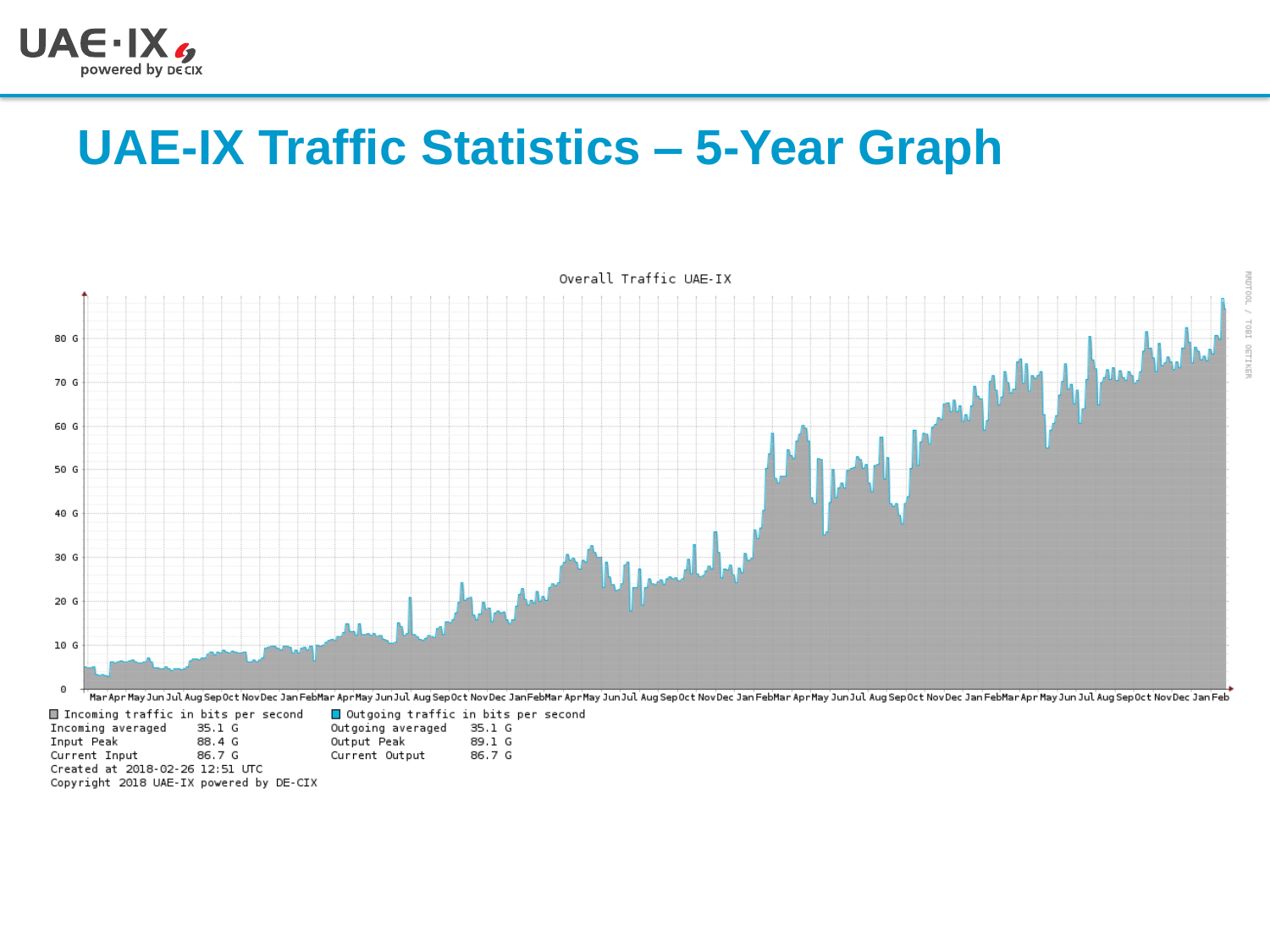

# **In the following you will find:**

- » Facts about Middle East IP traffic and economy numbers
- » UAE-IX goals & vision
- » UAE-IX services
- » What benefits peering offers
- » UAE-IX topology
- » Upcoming events and our monthly newsletter
- » How to contact us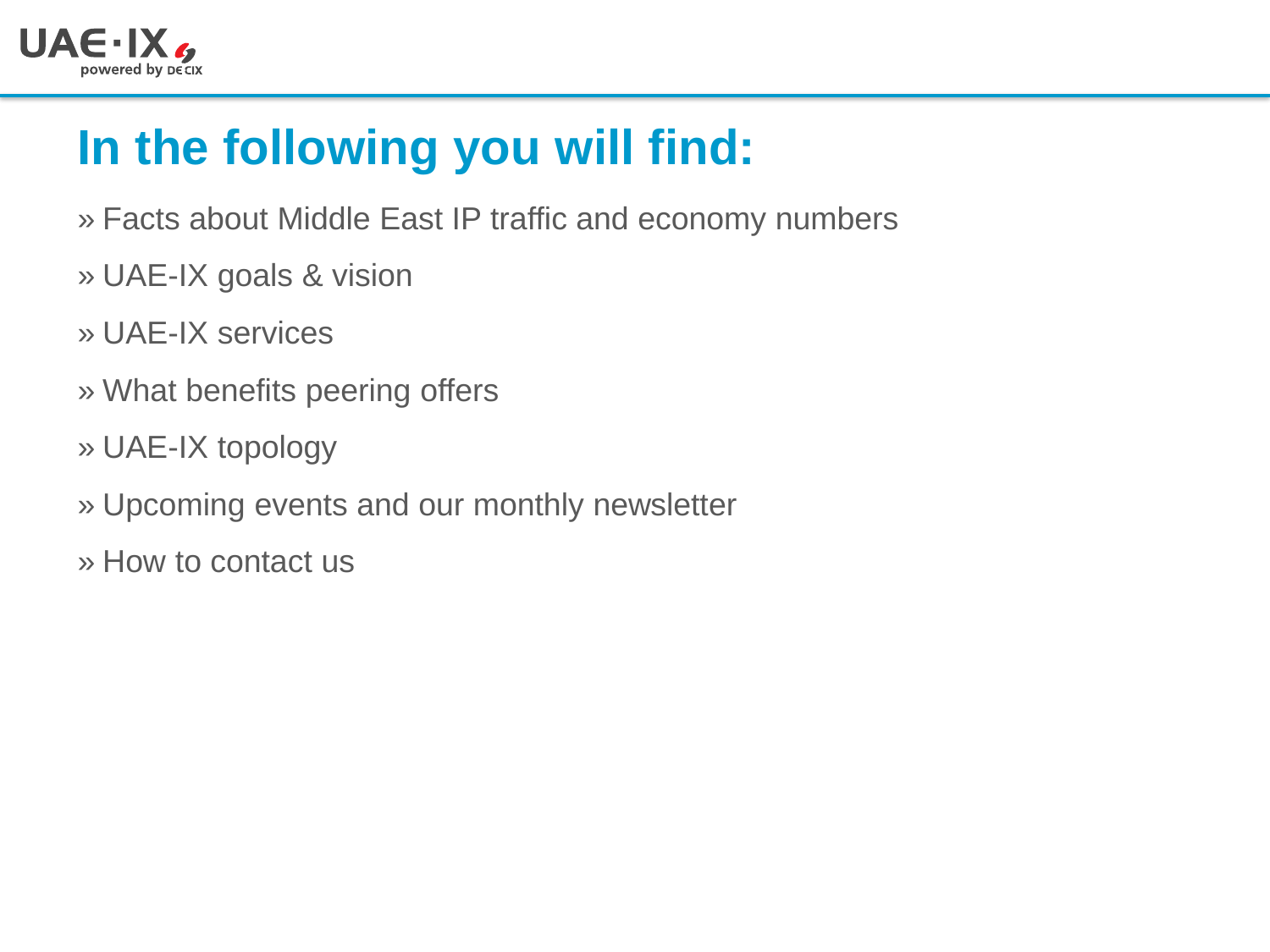

## **Middle East – Traffic/Interconnect Facts Today**

- » Only 3 percent of the IP traffic in the Middle East is kept within the region
- » IP demand expected to grow by 69 percent CAGR by 2016
- » High costs for IP-transit: \$ 60 -100 per Mbps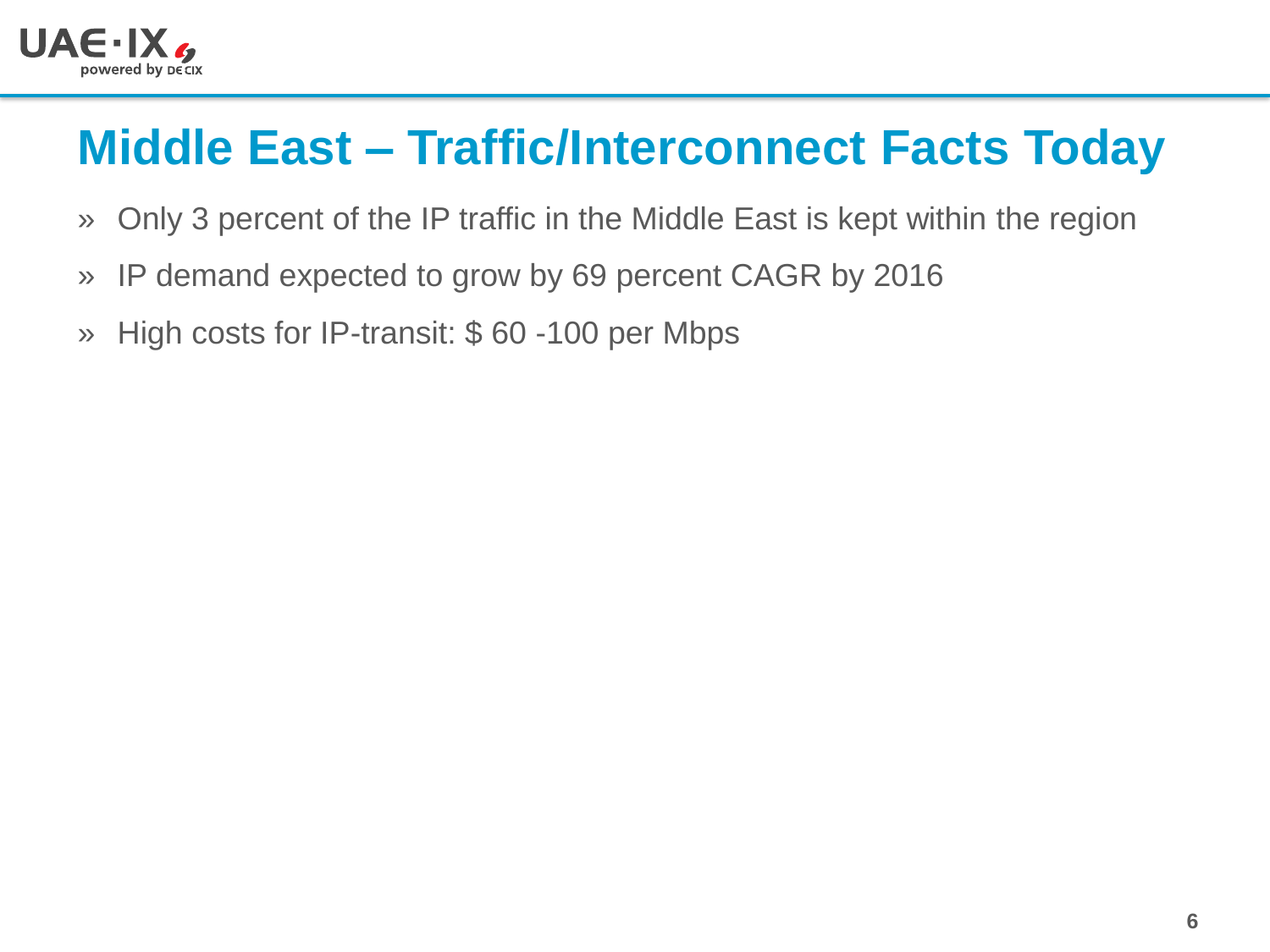

#### **Middle East – Great potential for an Internet hub**

- » Large region of over 350 million people
- » Common language: Arabic
- » GDP growth rate at 4.1 percent in 2010 and 5.1 percent in 2011
- » Internet traffic growth 2007 2011: 98 percent per year
- » Increase of submarine and terrestrial connectivity between the Middle East, Europe, Asia, and Africa
- » Geographically well positioned as a transit hub between Europe, Africa, and Asia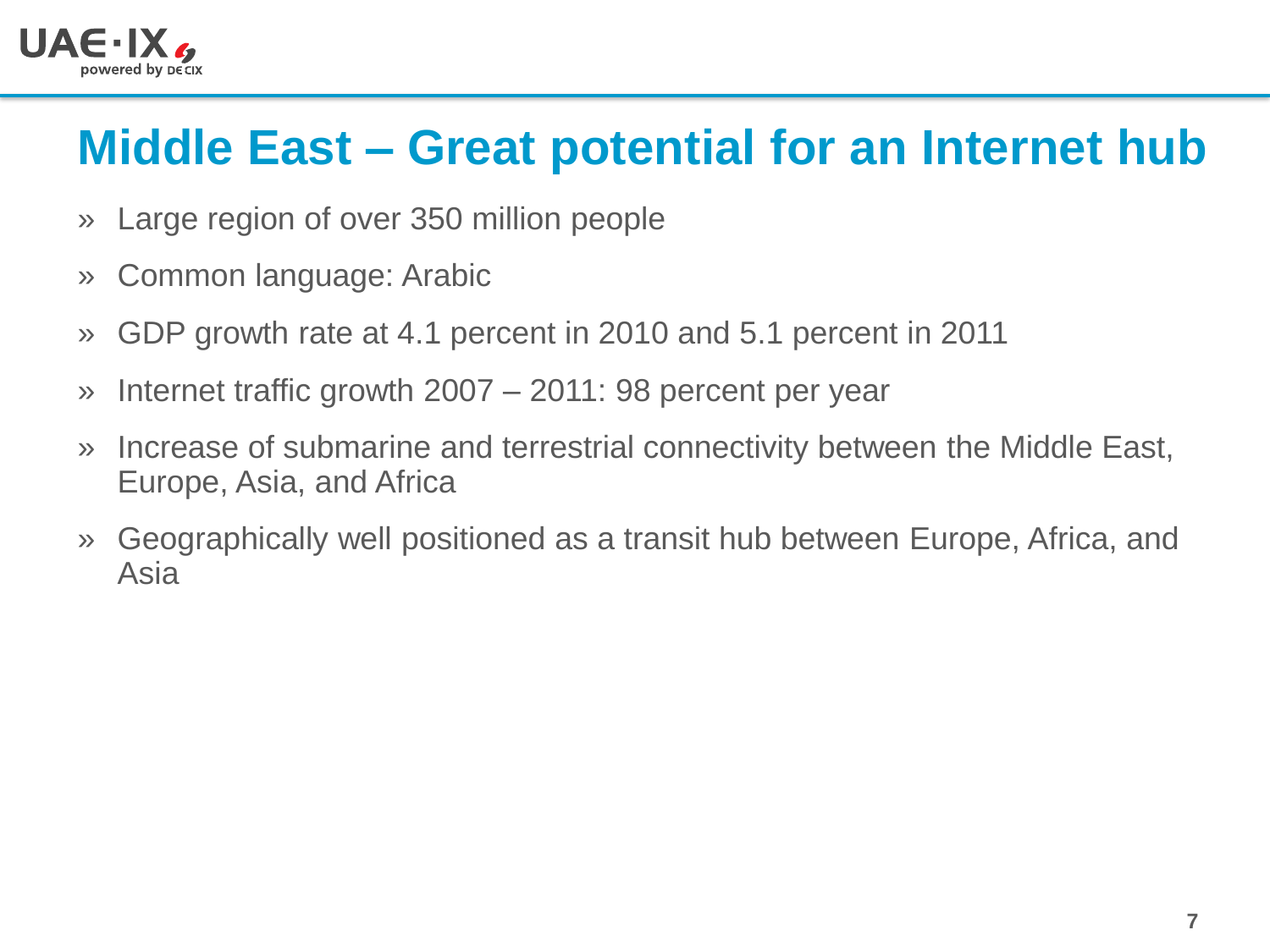

#### **UAE-IX Goals & Vision**

- » Establish regional peering to enhance content reachability delivering dramatically improved customer experience in the Middle East (up to 80 percent reduction in latency for GCC operators)
- » Substantial cost savings for network operators (up to 70 percent cost saving for GCC operators)
- » Better resilience and security for the network infrastructure in the GCC region, reduced risk of outages
- » Diversity to peering in Europe and Asia
- » Digital hub for the Middle East and countries like India and Pakistan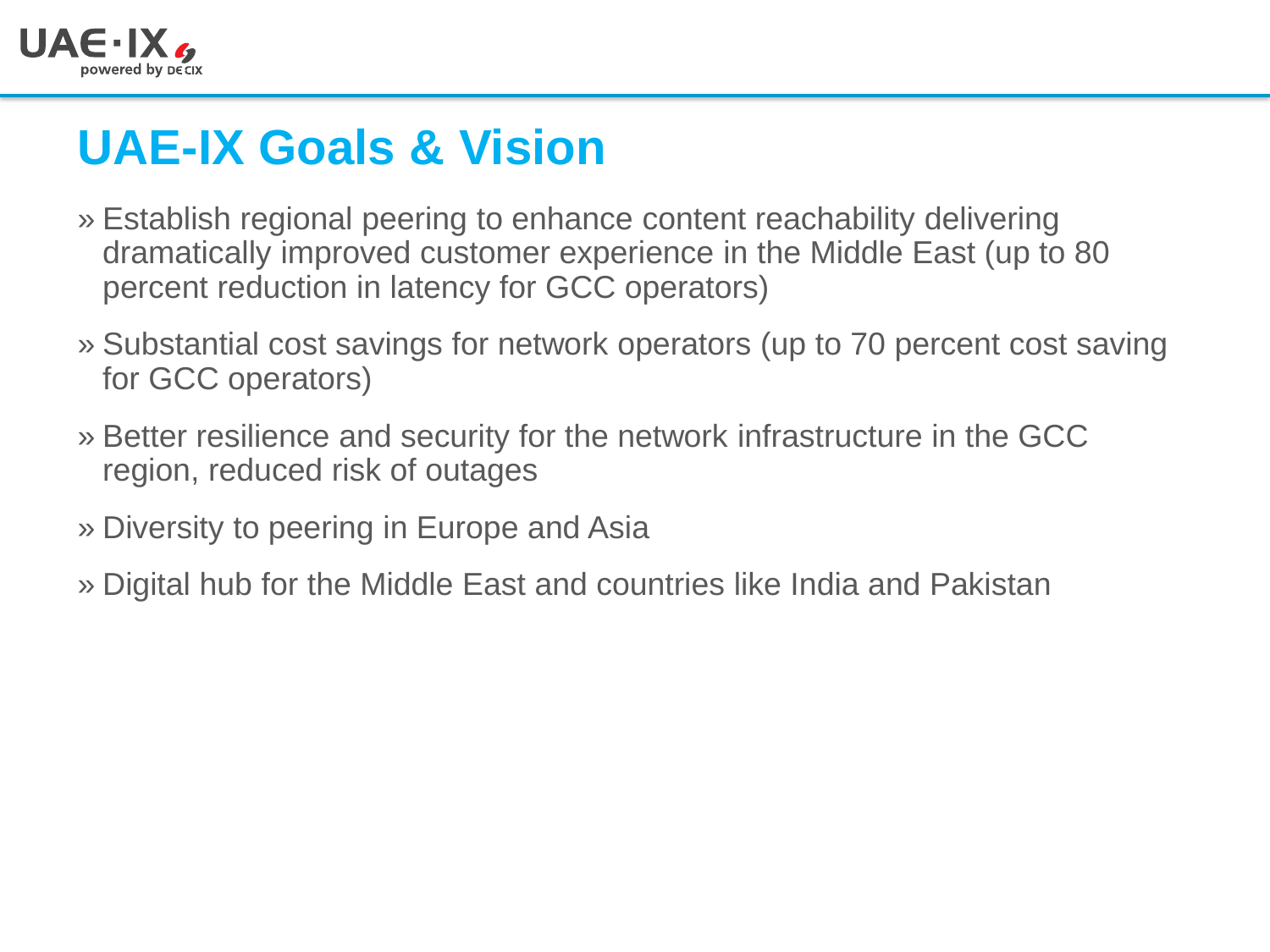

#### **Sea cables in the GCC region**

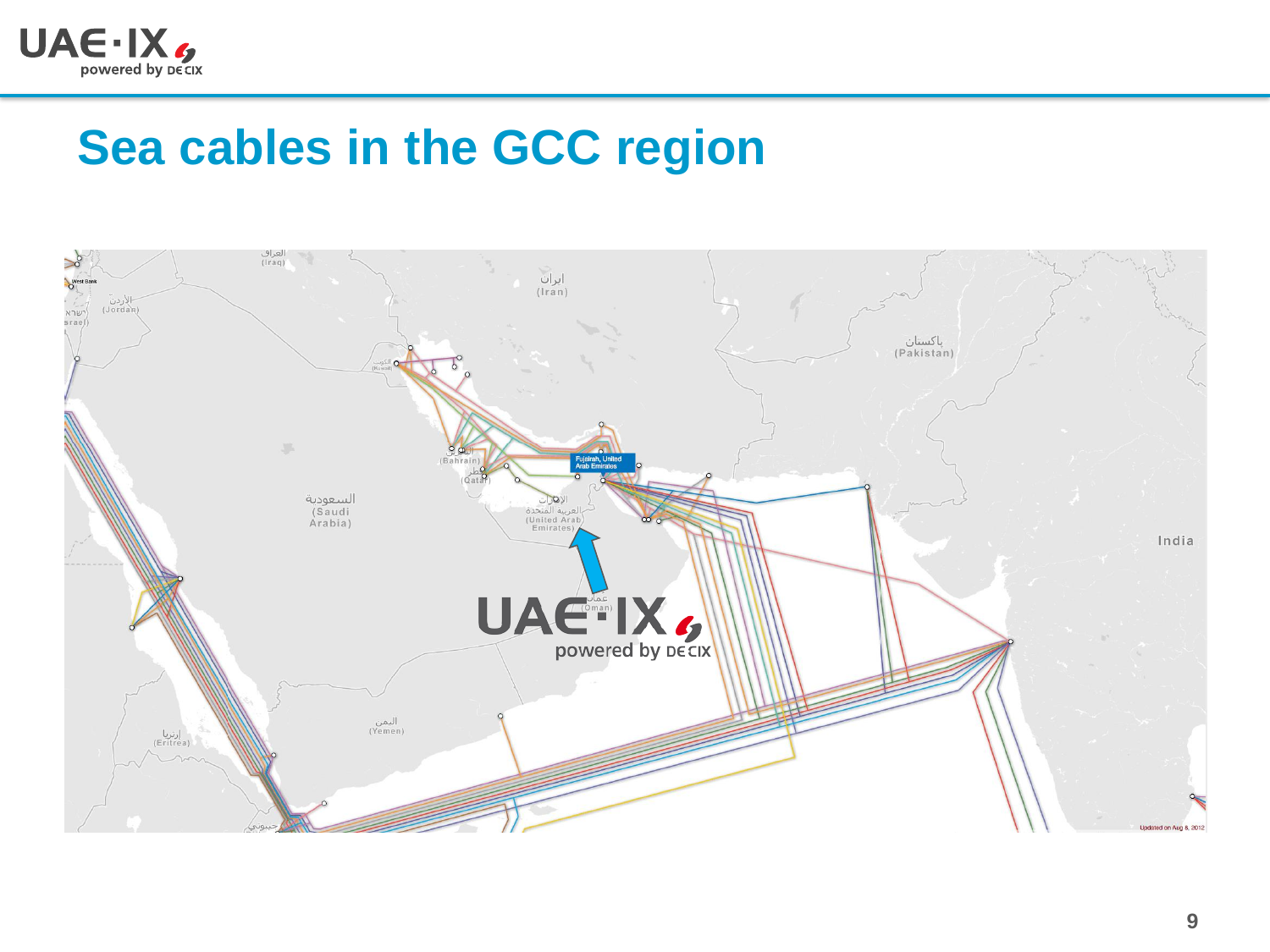

## **UAE-IX Service: GlobePEER**

- » This efficient and cost effective service is designed to reduce IP transit and network costs by aggregating ISPs on a single Layer 2 switching platform
- » This service will give you direct access to many networks which will enhance the speed and reliability of your service and reduce latency at the same time
- » The route-server will get you free access to nearly all networks immediately – without the hassle to negotiate peering agreements with every potential peering partner
- » Customers access the platform via ports ordered at the speed best suited to meet their needs (1GE, 10GE or 100GE)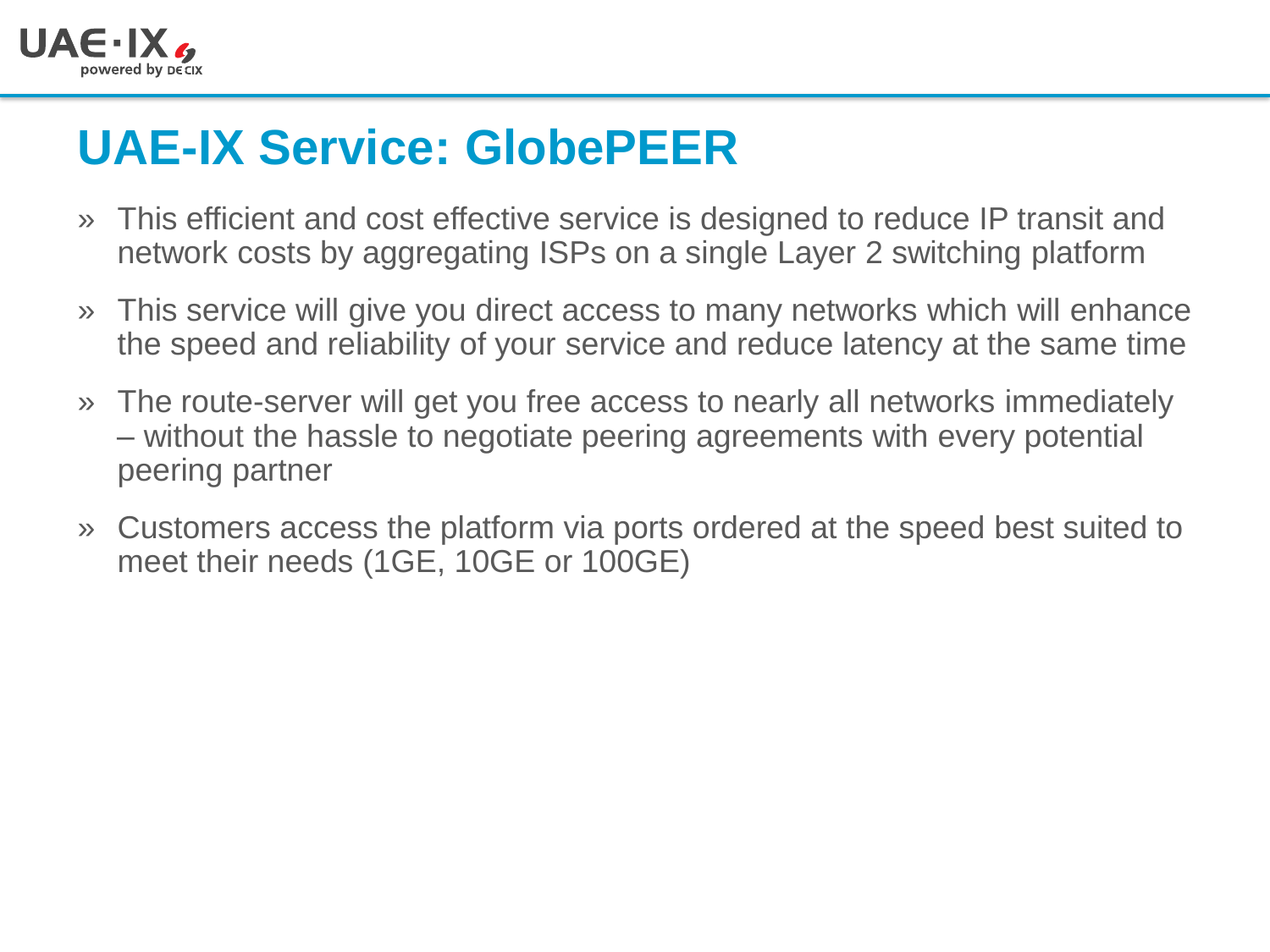

#### **Peering Means Improvement**

- » Peering provides the lowest latency path by interconnecting with neighboring networks
- » Peering gives more control over routing and provides more flexibility to route around congested paths to prevent packet loss
- » Peering provides redundancy; if peering sessions fail, the transit services provide backup connectivity to the peer networks; if the transit connectivity fails, the peering connectivity is unaffected
- » Peering reduces your network costs because it is more valuable than buying IP transit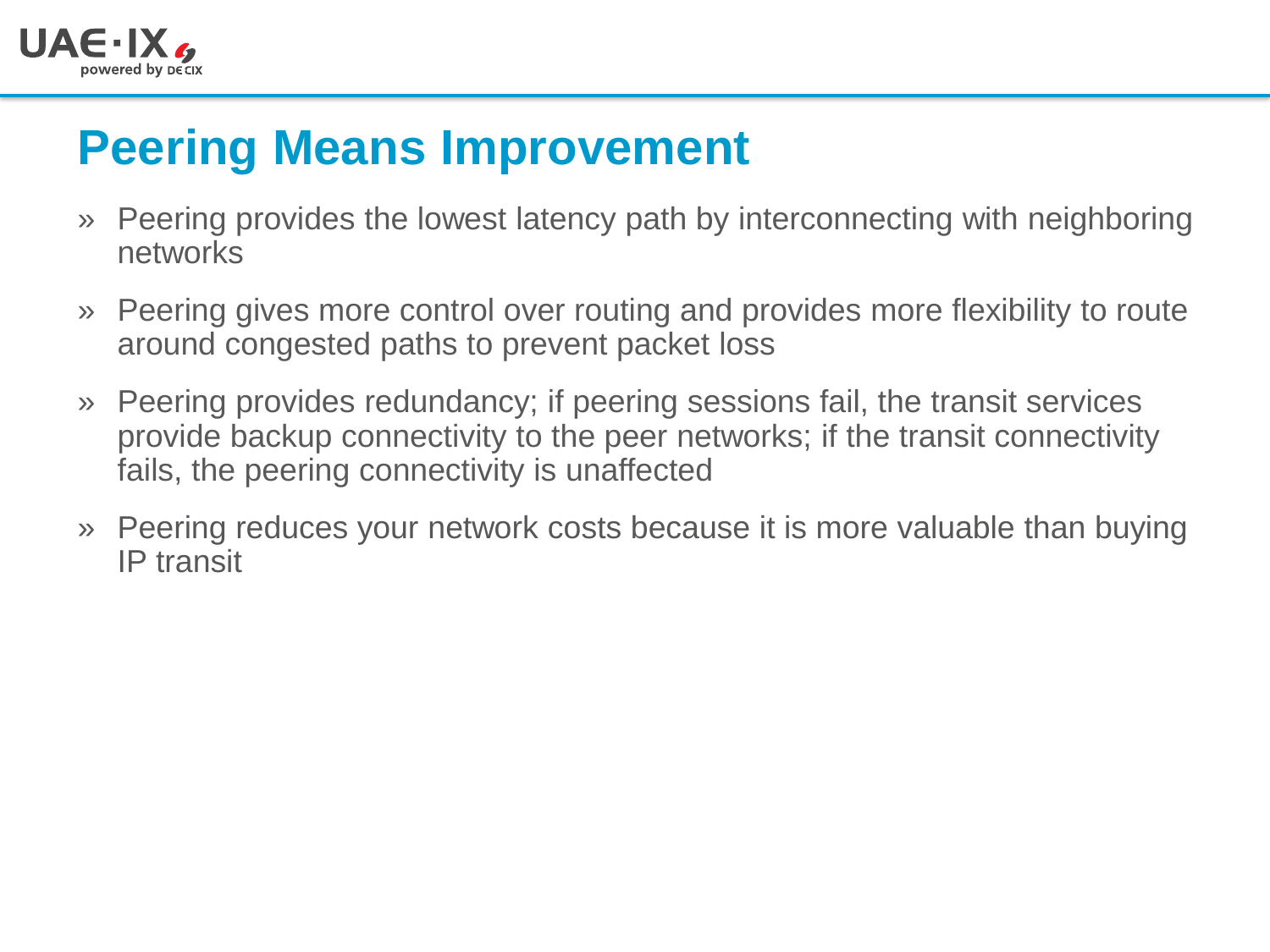

#### **GlobePEER Remote, DirectCLOUD and Blackholing**

- » UAE-IX offers networks to peer remotely at DE-CIX Marseille with the GlobePEER Remote service
- » Networks connected to UAE-IX can get private access to 50+ cloud service providers including AWS, Microsoft, or Google, just via an additional VLAN with the DirectCLOUD service
- » In addition, customer-triggered Blackholing is offered to help networks to fight DDoS attacks, free of charge
- » More information about the services can be found at [www.uae-ix.net](http://www.uae-ix.net/)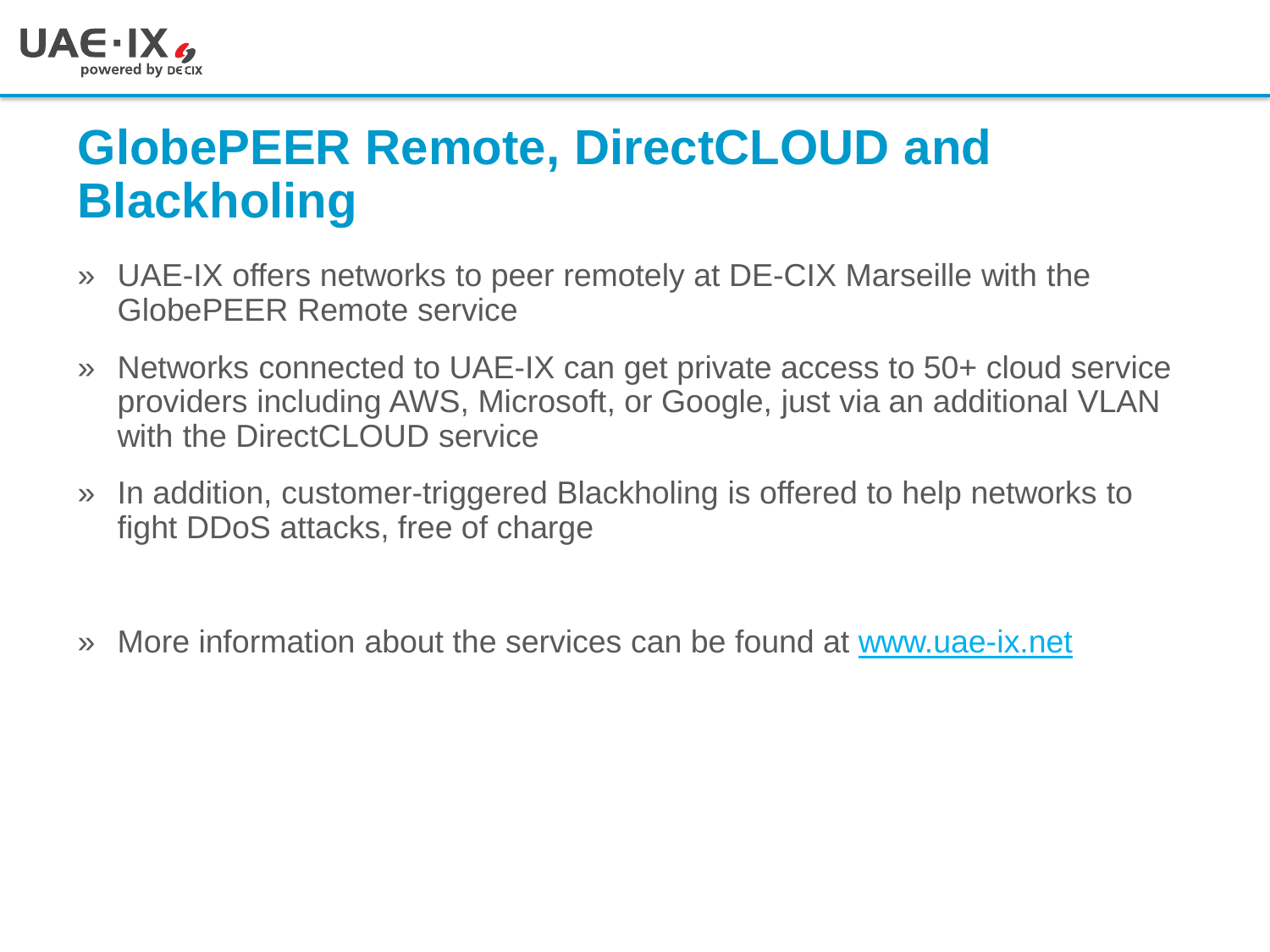

## **UAE-IX Topology**



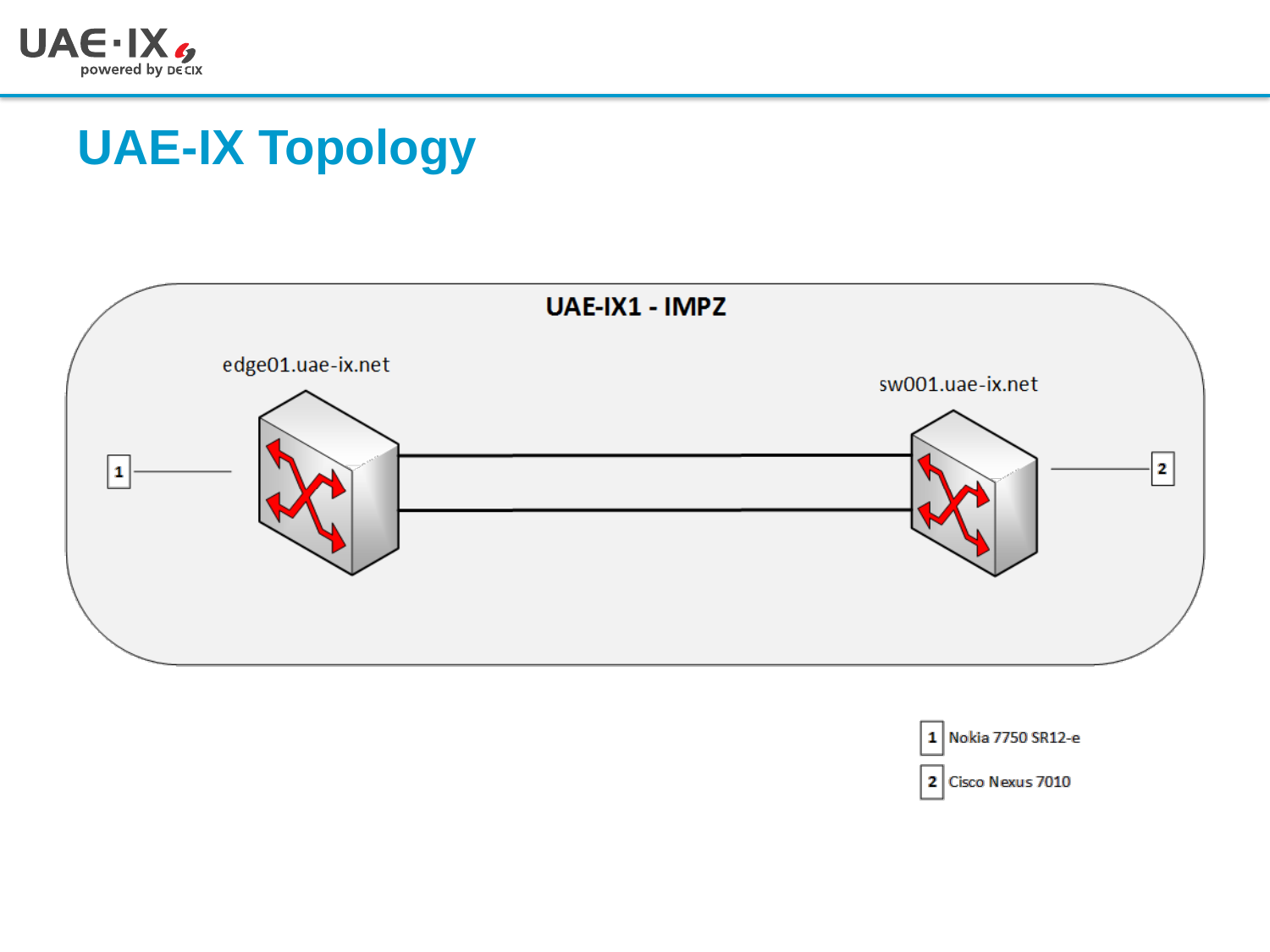

# **Upcoming Events**

» For upcoming events to meet us, please visit our website:



» If you want to be informed about updates and new developments, please subscribe for the monthly DE-CIX newsletter on the UAE-IX website or by sending a short email to marketing@uae-ix.net